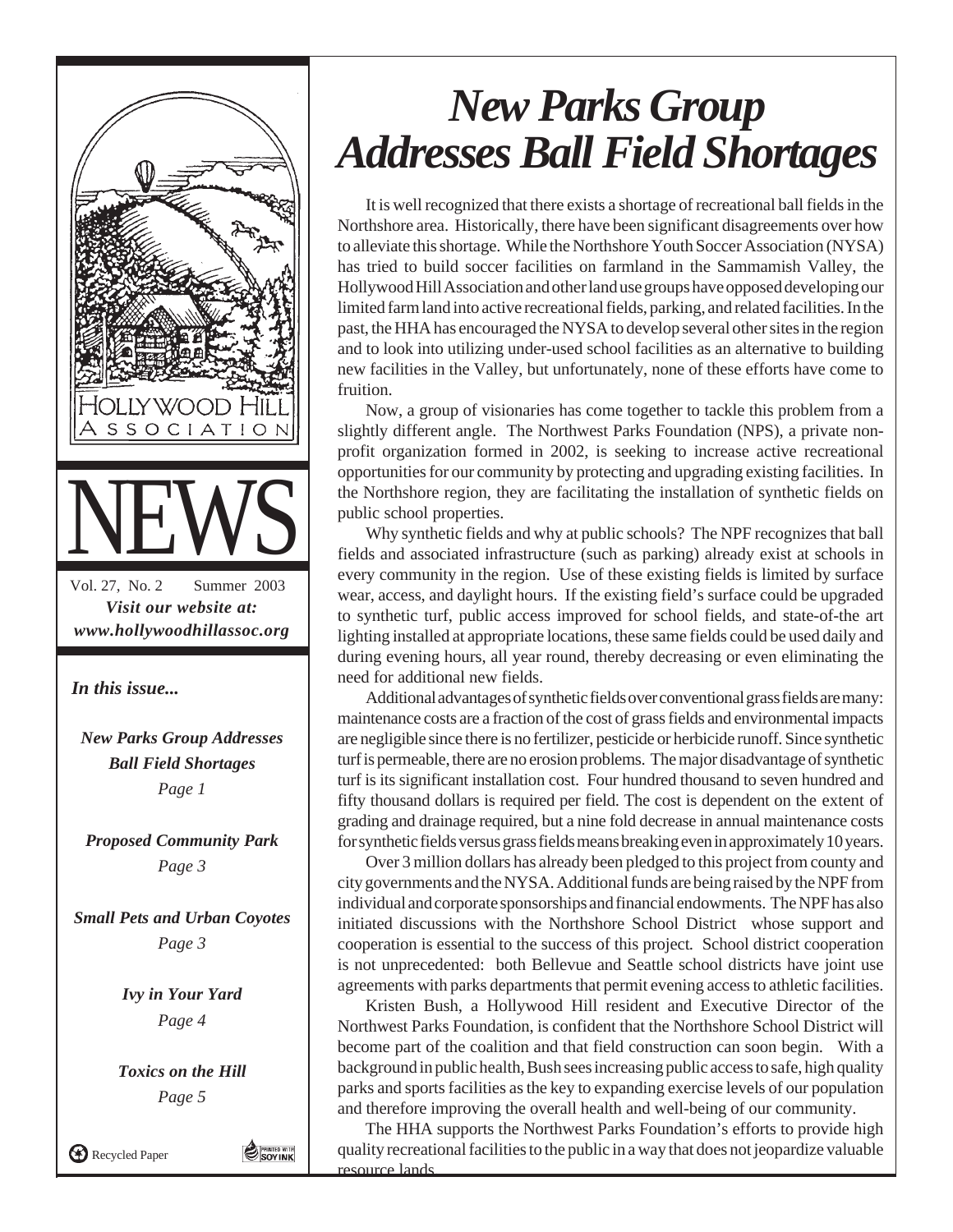### Letter from the President

If you have been reading the fine print in our last few newsletters, you may have noticed some changes in our board positions over the last year. Our past president, Michael Tanksley, took a sabbatical with his family to Whistler, B.C. for a year and passed the reins to Torrey Russell. Torrey ably led the Association until May when he and his family moved to Duvall at which time I became president.

Fortunately, our Board of Directors is experienced, stable, and committed to the HHA, and these changes in the Board have not affected our ability to function as an effective voice for our community. Furthermore, this is an extremely exciting time to be part of the HHA board as there are several significant projects in the works.

While Parks and Recreation budgets are declining at every governmental level, we are starting to see the emergence of private entities filling the void left by a diminished Parks Department. These groups are stepping forward to provide recreational opportunities and parks facilities for our communities.

The Northwest Parks Foundation is one such group with the mission of protecting parks and recreational facilities in the region. Hollywood Hill resident Kristen Bush is Executive Director of the new foundation which is already on its way towards achieving its primary goal of providing active recreational facilities to the public. Kristen's article on the front page details her group's vision and goals and highlights some of their initial projects.

Your Hollywood Hill Association is also moving forward proactively to establish park land on Hollywood Hill. In one of the most exciting projects, for Hollywood Hill that I can remember, the prospect of a large community park on Hollywood Hill (behind Hollywood Hill Elementary School) continues to make progress. The HHA is continuing to negotiate with King County to acquire surplus Department of Transportation acreage for conversion to the Parks Department. Our King County Executive Ron Sims, Representative Kathy Lambert and the King County Parks Department are all behind this project and are committed to seeing it to fruition. For more details on this proposed park, please see our article on page 3.

Finally, my sincere gratitude goes out to all of you who responded to my recent letter by sending in your membership dues and donations. We have made great progress towards our membership goals, but if you still haven't sent in your dues, please do so to show your support for the Hollywood Hill community and parks. Your support is greatly appreciated, especially as we face this exciting but financially challenging park project.

—Susan Cyr

*2*

#### ● ● ● *Dues* ● ● ●

*Check the top line of your address label to see if your dues are current. If you have not sent in your dues for the current year, an envelope and application form are included in your newsletter. Dues are \$25 per calendar year.*

*Visit your community web site for more on these and other issues effecting our community.*

*www.hollywoodhillassoc.org*

### *YOUR ASSOCIATION*

The Hollywood Hill Association is a private, state nonprofit corporation, formally chartered in 1976. We are an all volunteer, community based organization, dedicated to the preservation of our community character.

> President Susan Cyr: 487-2908 Vice President Vacent<br>Secretary Jan Hu Jan Hunt: 806-0118 Treasurer Mary VandenBerg Hosizaki: 770-6629 Directors Karen Mackie: 483-0889 Marsha Martin: 883-8561 Lincoln Potter: 481-8382 Mike Tanksley Vacent

> > Website www.hollywoodhillassoc.org

The HHA is managed by a 9-member Board of Directors. Elections are held by mail each autumn at the time of the HHA annual membership meeting. The existing Board selects candidates from those volunteers who have demonstrated a willingness to actively contribute to the HHA and who support its goals. Board meetings are scheduled for the 2nd Thursday of each month at the homes of Board members. The Board welcomes HHA members who wish to attend these meetings as long as prior arrangement has been made. Because these are business meetings, space availability and legal issues may require closed meetings from time to time. Contact any Board member if you are interested in attending.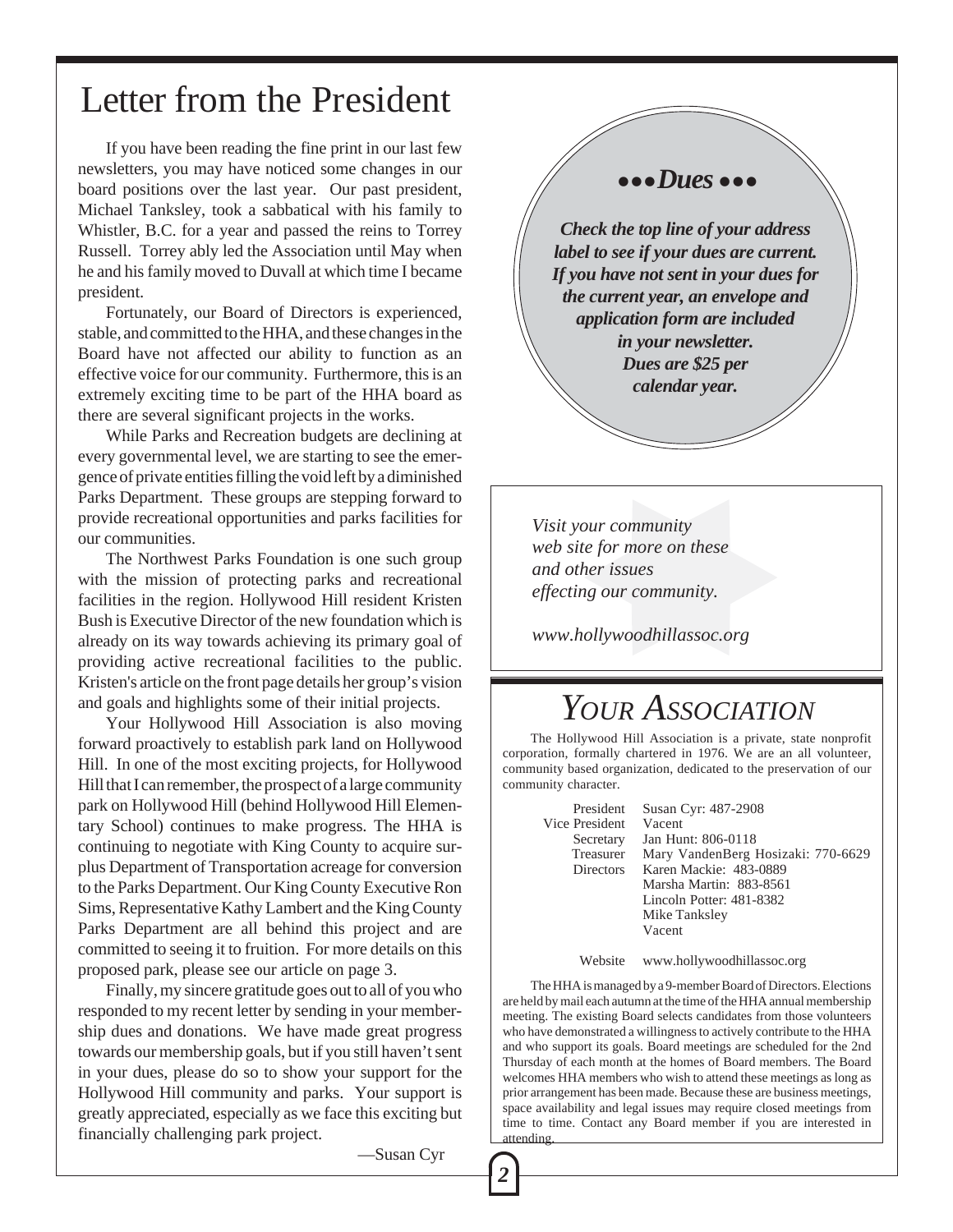# *Proposed Community Park*

Anyone who has visited or is lucky enough to live on Hollywood Hill knows well the many qualities our area is blessed with: a fine elementary school, extensive trails, large lots allowing multiple uses for our land, natural areas, incredible views, and so much more, but the one thing sorely lacking in our neighborhood is a community park—a place to gather for a family picnic, play a pickup game of softball, or throw a frisbee for your dog. For years the Hollywood Hill Association has wanted to develop the vacant land just south of the Hollywood Hill Elementary School into just such a place: a park for the entire community to enjoy, centrally located and large enough to feel as spacious as our neighborhood.

Finally, it looks like this vision will become a reality. The Association is has been negotiating with King County since September to acquire and develop this land. Currently, we are involved in the mechanisms of ownership transfer from King County Transportation Department to King County Parks Department. The proposed park will be developed and operated in a public /private partnership between the Association and King County as part of their ADOP (Associated Development and Operating Partnership) program which means while the County will be responsible for liability on the property, the Hollywood Hill Association will assume operating and maintenance costs.

The current vision for the park includes a large, central grass field with berms on one end creating a small amphitheater, a soft surface trail loop through the woods which buffer this property, and parking along the entrance road.

The Association is pleased with the continued progress on the development of this park, but the project is significant and a large amount of work is still ahead. We welcome any residents who would like to become part of creating this community gem. Please contact Susan Cyr at 487- 2908 or seastar47@comcast.net. We hope you'll join us!

# *Small Pets and Urban Coyotes on Hollywood Hill*

At least 50,000 coyotes are estimated to live in Washington. These highly intelligent and adaptable animals are able to live virtually anywhere. Coyotes are increasingly found in our state's residential Eastside neighborhoods and even downtown in Seattle's waterfront. This is primarily due to the encroachment of human populations into the coyote's territory.

What does this mean to you? People with cats and small dogs need to take extra precautions especially during spring. Coyote's food requirements increase drastically when their pups are born, (usually in April).

In April and May of 2002, there were five documented cases of small dogs killed by coyotes on the Eastside. All of these dogs were attacked in their own fenced yards. One of the "small" dogs was an 18 pound Sheltie. A University of Washington graduate student studied urban coyotes about a decade ago and found a significant portion of their diet consisted of cats. Take a stroll through any Eastside neighborhood, and you will see many "missing cat" signs.

Below are some tips to help keep your pets safe and discourage coyote activity in your neighborhood.

- Keep pets inside or confined securely in a kennel or covered exercise yard. Coyotes can easily scale a six-foot fence.
- Keep fruit trees fenced or pick up fruit that falls to the ground. Coyotes are not picky; they are opportunists that will happily eat fallen fruit.
- Keep pet food and water inside.
- Keep garbage securely stored; use tight-locking trash cans that are not easily opened if knocked over by coyotes or dogs.
- Keep compost piles securely covered; bones or fat can draw coyotes even more quickly than decomposing vegetable matter.
- Do not feed wildlife on the ground, and clean up spilled bird seed; coyotes can be drawn directly to the seed, or to the rodents eating the seed on the ground.
- Supervise small pets when outside at all times. Coyotes hunt more often at dawn and dusk, but have been known to hunt at all times of the day, especially when they have pups to feed.

*The above information courtesy of Beth Selander, Kingsgan Veterinary Hospital.*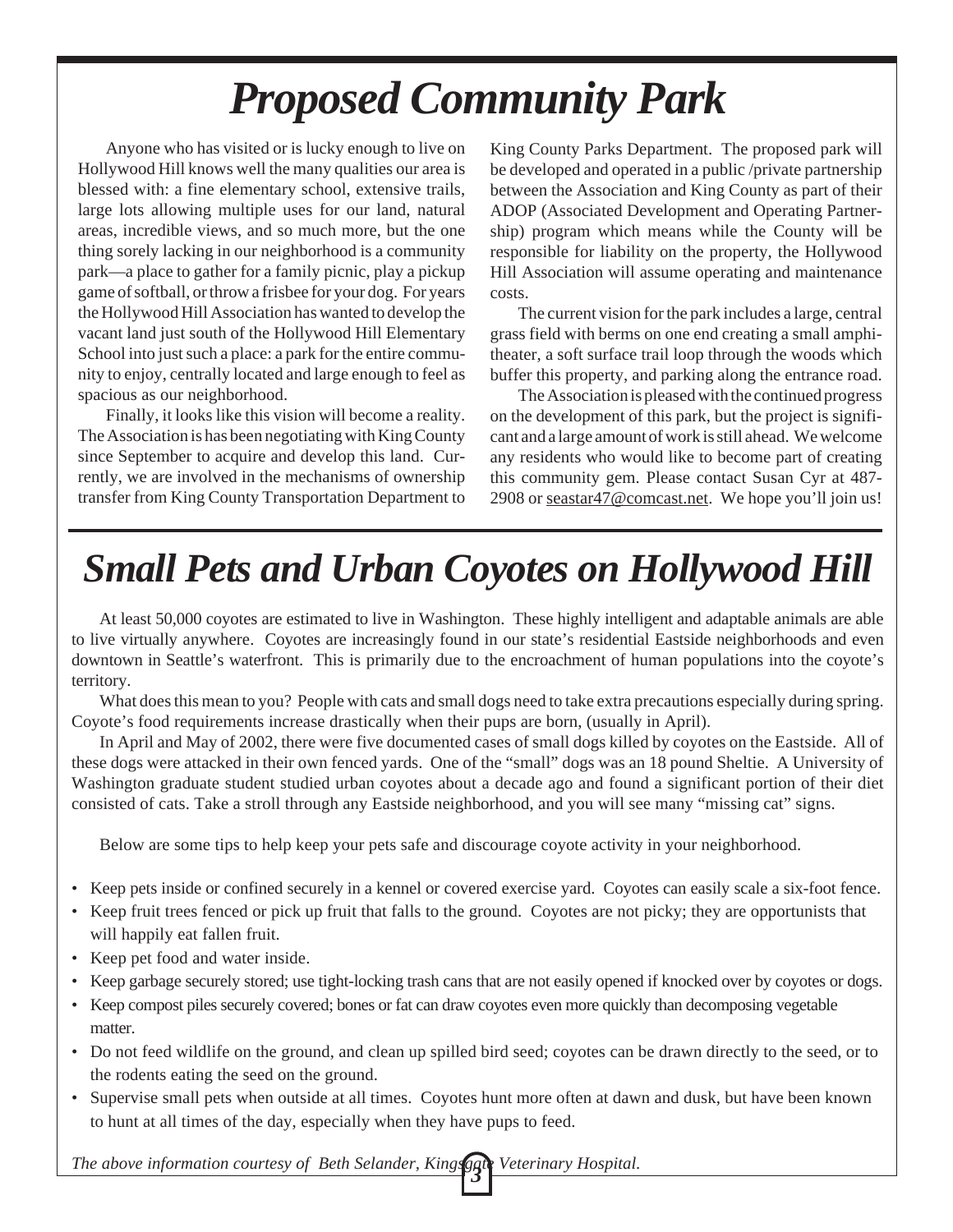# *IVY IN YOUR YARD? COULD THAT BE A PROBLEM ?*

If you have ivy on your property, please consider this advice from to Greg Rabourn, Community Stewardship Specialist, King County Dept. of Natural Resources and Parks:

Ivy's thick, water-hogging vines can, slowly but surely, add up to 2,000 lbs to a tree making it more susceptible to rotting limbs, blow downs and disease, and can ultimately kill the tree. Aphids also seem to prefer an ivy home. Carpenter ants just love to eat aphids. So if the ivy is near your house, those ants might hole up with you.

- Loaded trees can come down on your house, power lines, cars or people.
- Removing a large tree can be very expensive, especially near structures or power lines, costing even more when ivy covered because of the difficultly climbing through it.
- Mosquitoes puddles remain longer under ivy keeping insects more protected. Rats love the shelter too. Native groundcovers do not provide this "service".
- Ivy grows up power poles too. The poles are not designed to support extra tonnage, and the wide growth pattern acts like a sail in a high wind making the pole less stable.
- Ivy climbing up your siding or fence will weigh it down, attract moisture and lead to rot.
- Birds eat the ivy berries and spread ivy seeds to the woods where it takes root and kills native plants.

Ivy is an invasive and aggressive plant that can cause you and your neighbors problems. Rather than ignoring ivy, it is far cheaper and easier to take preventative action. Cut the vines around the base of a tree or structure and again as high up the trunk as you can reach. Then clear the ivy's growth to a tree's drip line, or better yet, completely remove it. The ivy left on a tree will shrink and die. Herbicides don't work well as the leaves are too waxy. The following websites show recommended elimination methods (www.ivyout.org



*— Score: Ivy 10, tree 0, house ? Tree and house in Bothell*

and http://dnr.metrokc.gov/weeds/weedid.htm#Class). The County Weed Board (206-296-0290) strongly encourages control and containment of existing ivy populations and discourages new plantings of the four species placed in the noxious weed category. Ivy is even illegal to sell in Oregon. An arborist can determine the health of an affected tree if that is a concern. We have removed the ivy from our yard and control is easy once the removal is done (call Jan Hunt, 806-0118, if you would like to discuss or view our efforts). Congratulations to the Buus and Steven families and all the others on the Hill who have been eliminating ivy from their property.

*4*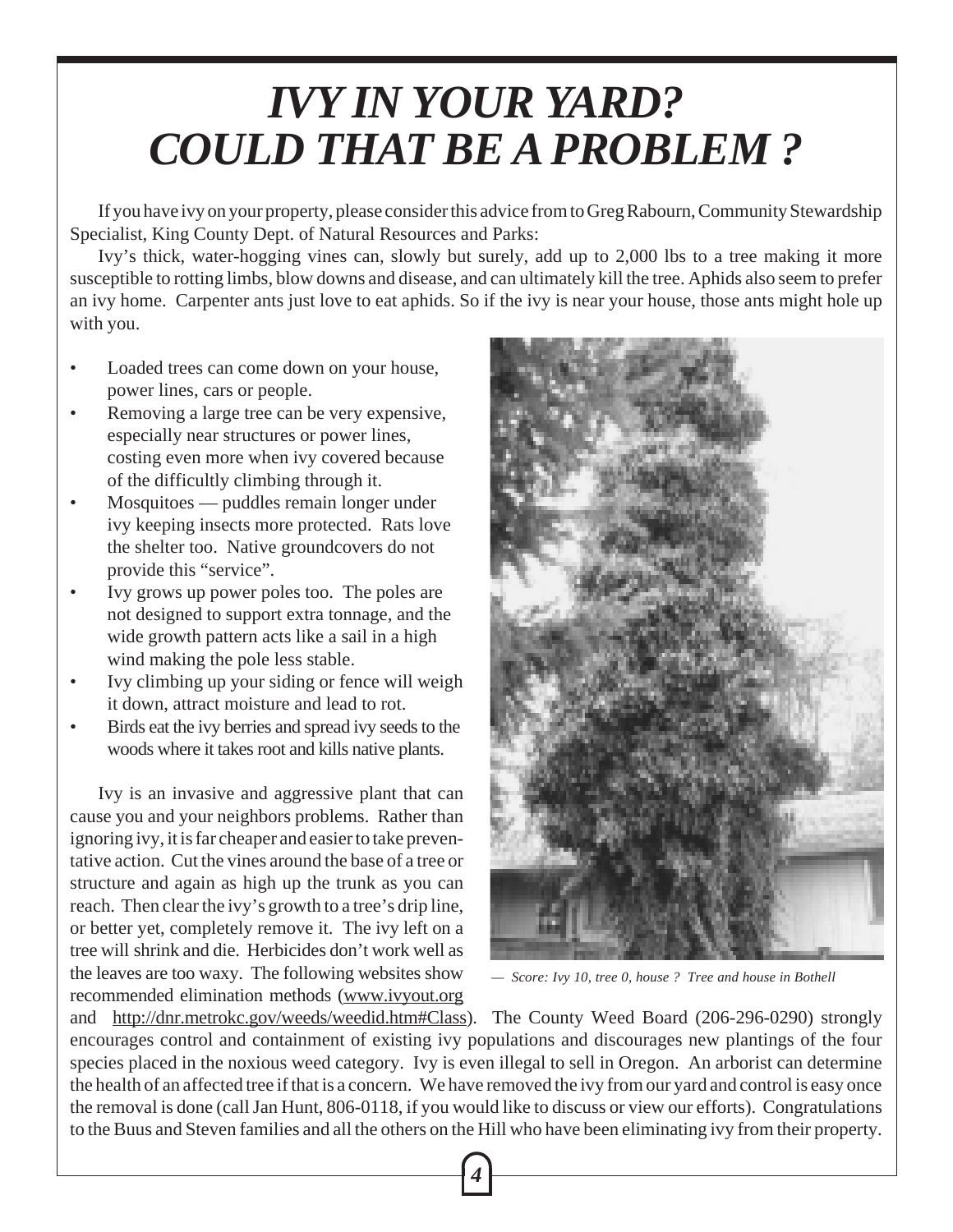## *Toxics On the Hill*

Hollywood Hill livin' does put us on the top of the heap. As anyone who has attempted to dig in their garden knows, this "heap" is a tightly packed network of roundish moraine rock piled conveniently for us during the last ice ages. This pile of rocks affords a lovely view for those perched on the east/west edges of our Hill and we are blessed with fresh air funneled in from the Sammamish and Snoqualmie Valleys that define our hill. The rivers that flow through those valleys, however, confer upon us some considerable burden of responsibility. What we drop, what we spray, what we drain goes through the rubble we sit upon like water through a pile of slippery marbles.

Nobody loves gardens like Seattlonians, and we Hollywood dirt grubbers are no different. Our precious gardens, the very image of weed-free and pest-free splendor, cost our little furry, finny, feathered friends dear. Says Philip Dickey, staff scientist at the non-profit Washington Toxics Coalition, "Common lawn and garden pesticides are found in *all* King County streams tested, with five insecticides exceeding levels set to protect fish. Spraying plants that are in bloom will also kill invaluable pollinating bees. Even the widely-used slug bait is highly toxic to small animals, even dogs and cats. Fortunately a toxic array of pesticides is not at all necessary to have a beautiful landscape, all we need are some changes in design and expectations, and we can make a less-toxic approach easier to manage."

Many of us work so hard at our day jobs that we struggle to simply enjoy our gardens much less work on them. But do we know how our yard and lawn crews manage to keep our gardens immaculate? We need to inform ourselves of exactly what we are paying for.



One for-profit company that practices safe environment yard care is "In Harmony" based in Bothell (http://www.inharmony.com/ or TEL: 425.486.2180 or Toll Free: 888.472.7748). Co-owner Mark Gile characterizes their company as a "Natural approach to landscape design, installation and lawn, tree and shrub care. We advocate using the 'Right Plant in the Right Place' and using a good compost/ topsoil mix and a lot of it. Our 'Natural Lawn, Tree and Shrub Care' programs are based on developing plant health. If plants are healthy, they tend to have fewer problems. We accomplish this through the use of organic fertilizers and compost tea sprays. The tea not only adds soil microorganisms, the life of the soil, but also helps to control foliage diseases. In concert with the plant care, we offer alternatives to pesticides such as corn gluten meal, a natural weed inhibitor, and the use of beneficial insects."

There are also other companies that will care for your garden in a responsible way. You just have to search them out.

Washington Toxics Coalition will help you make your own decisions that can make a positive impact on the environment They have many helpful services available from their website www.watoxics.org or by telephone: 206-632-1545 ext. #7. There are 22 fact sheets ranging from "Healthy Homes for Healthy Kids" to "Spiders, Ants, Flies and Cockroaches" available for a \$1.50 each or \$17.00 for the

whole library set of 22. And, once you buy into the concept, you've gotta have the cute little sign. It's a little ladybug that trumpets your commitment to "Pesticide Free Zone" right out there in front of your yard.

The Coalition makes it easier for us to conceptualize the hard fact that our perch on the top of the food and toxics chain gives consequence to simply living. What we reach out for at the hardware store is what ends up in our air and water. It ends up in us and in the plants, birds and animals that share this amazingly beautiful land. The chemical soup that our oceans are becoming is where we and the fish we eat swim.

In the August 2003 edition of Scientific American, an article discussed compounds that are listed only as "inert" in most household and garden products. "In the case of Monsanto's product 'Roundup', currently the most widely used herbicide in the world, a Texas Tech University study published in 2000 revealed a 90 percent decrease in the production of certain reproductive hormones in exposed mice. After the researchers gave mice glyphosate, the only listed active ingredient in Roundup, they did not see the decrease in hormone production. They concluded that the inert ingredients in the product caused the reduced sexual hormones."

How hard is it to simply forgo using pesticides, herbicides and chemicals for the sake of future generations? Is it so important to kill every bug and weed that enters our home and garden? Is it more important than our health and legacy?

*5*